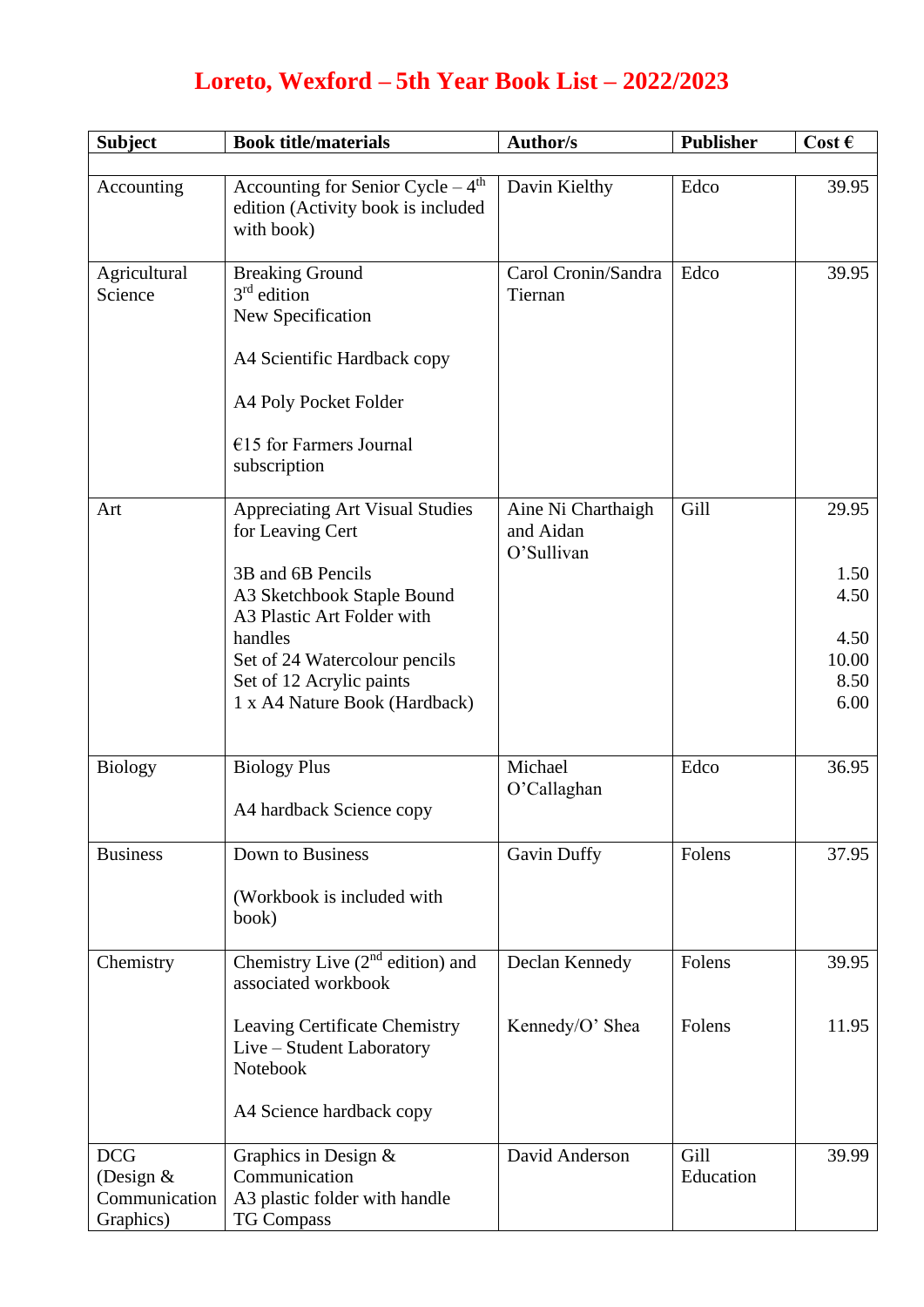|           | Protractor<br>45 & 30/60 set squares<br>T square<br>Masking tape<br>2 x 2H pencils<br>2 x HB pencils<br>2 x 2B pencils<br>Colouring pencils<br><b>USB Key</b>                                                                  |                                         |        |         |
|-----------|--------------------------------------------------------------------------------------------------------------------------------------------------------------------------------------------------------------------------------|-----------------------------------------|--------|---------|
| English   | Single text to be decided by<br>teachers in September<br>Other texts to be named following<br>the allocation of students to<br>higher/ordinary level classes in<br>September. Probable costs to be<br>spread through the year: |                                         |        | 15.00   |
|           | Poetry book to be purchased in<br>September.                                                                                                                                                                                   |                                         |        | 25.00   |
|           | One comparative text to be<br>purchased in 5 <sup>th</sup> year, one in 6 <sup>th</sup><br>year                                                                                                                                |                                         |        | 10.00x2 |
| French    | Tout Va Bien 3 <sup>rd</sup> edition                                                                                                                                                                                           | Dervla Murphy                           | Folens | 37.95   |
| Geography | Geography Today Book 1                                                                                                                                                                                                         | K McCarthy/L<br>Ashe                    | Edco   | 30.95   |
|           | Geography Today Book 3                                                                                                                                                                                                         | K McCarthy/L<br>Ashe                    | Edco   | 25.50   |
| German    | Deutsch Komplett (including 2<br>cds)<br>(New Edition)                                                                                                                                                                         | Derval<br>McGrath/Máire<br>Devlin Quinn | Folens | 37.95   |
|           | Die Mündliche                                                                                                                                                                                                                  | Niamh Cooper                            | Folens | 19.95   |
| Guidance  | Reach + Programme (Retain from<br>TY)<br>Book and online package<br>$\frac{1}{2}$<br>licence for 5 <sup>th</sup> and 6 <sup>th</sup> year                                                                                      | <b>Careers Portal</b>                   |        |         |
|           | Trip to Higher Education<br>Institution                                                                                                                                                                                        |                                         |        | 12.00   |
| History   | Dictatorship & Democracy<br>Case Studies 2024/2025                                                                                                                                                                             | <b>Stephan Tonge</b>                    | Edco   | 14.95   |
|           |                                                                                                                                                                                                                                |                                         | Edco   | 25.75   |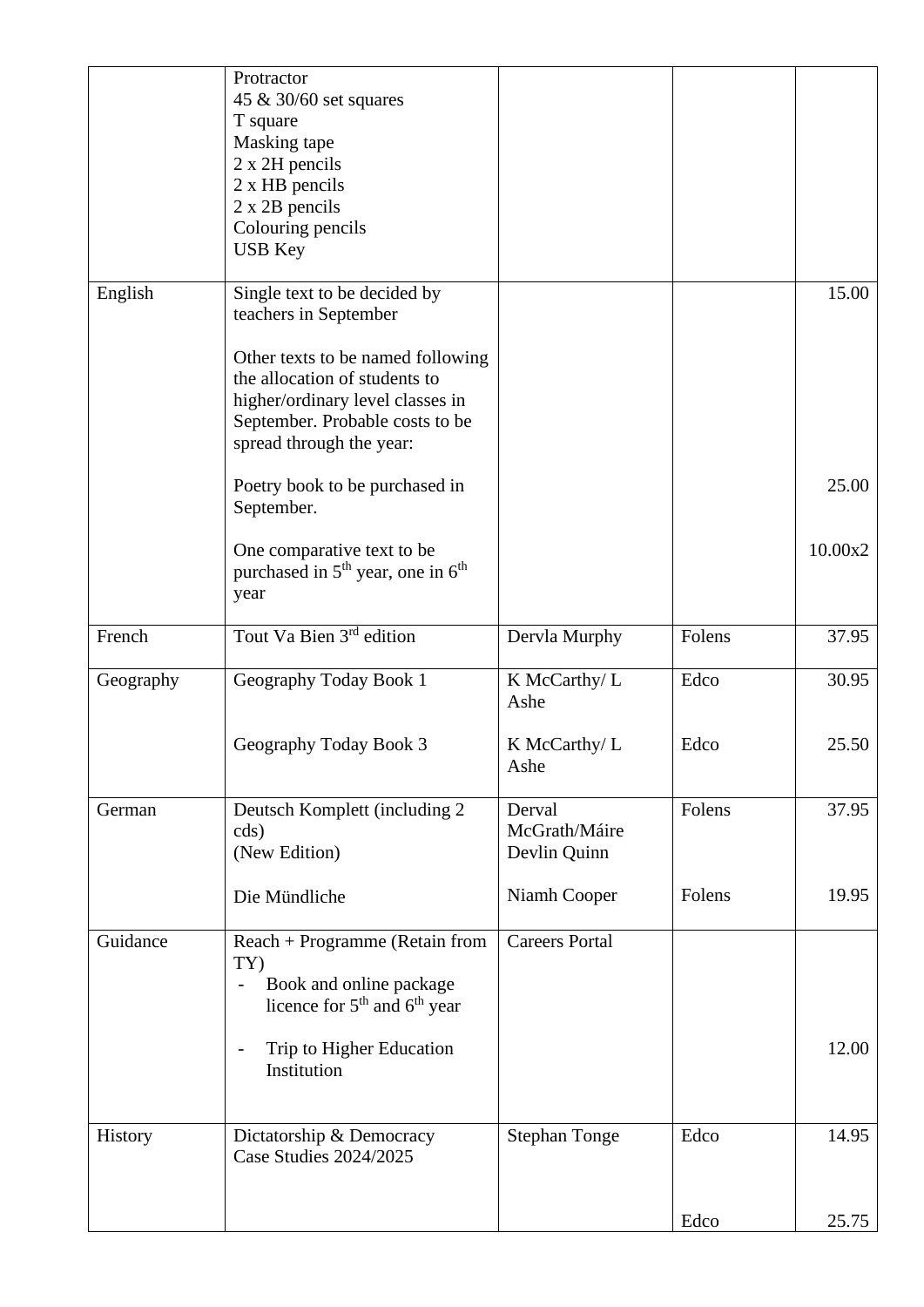|                   | The United States and the World<br>1945-1989 2 <sup>nd</sup> Edition                                                | Mairead de Buitleir<br>$\&$<br><b>Stephen Tonge</b> | Gill                  | 35.95         |
|-------------------|---------------------------------------------------------------------------------------------------------------------|-----------------------------------------------------|-----------------------|---------------|
|                   | Modern Ireland $(4th Edition)$                                                                                      | Gerard Brockie &<br>Raymond Walsh                   |                       |               |
| Home<br>Economics | Complete Home Economics-<br>Second Edition.                                                                         | Leanne Gillick<br>Laura Healy                       | Educate.ie            |               |
|                   | <b>Complete Home Economics Food</b><br>studies Assignment Guide-Second<br>Edition.                                  | Leanne Gillick<br>Laura Healy                       |                       |               |
|                   | <b>Complete Home Economics</b><br>Exam Skillbuilder Workbook-<br>Second Edition.                                    | Leanne Gillick<br>Laura Healy                       |                       | 32.95         |
|                   | Leaving Certificate Home<br><b>Economics Examination Papers</b><br>$(2021$ included)                                |                                                     |                       | 3.50          |
| Irish             | <b>Higher Level:</b><br>Samhlaíocht                                                                                 | Caitríona Ní<br>Shúilleabháin/Tríona<br>Geraghty    | Gill and<br>MacMillan | 34.95         |
|                   | Ordinary level:<br>Spreagadh                                                                                        | Caitríona Ní<br>Shúilleabháin/Tríona<br>Geraghty    | Gill                  | 33.95         |
| Japanese          | Nihongo Katan<br>Available in school in September                                                                   | U. Zimmerman                                        |                       | 25.00         |
|                   | Five 10 mm squared sum-copies                                                                                       |                                                     |                       |               |
| <b>Maths</b>      | Higher level:                                                                                                       |                                                     |                       |               |
|                   | Active Maths $4$ - book 1 ( $2nd$<br>edition) Retain for TY<br>Active Maths 4 - book 2 (2 <sup>nd</sup><br>edition) |                                                     | Folens                | 23.95         |
|                   | Geometry Set<br>Casio Calculator FX-83GT Plus<br>Formulae and Tables<br>A4 Project Maths copy                       |                                                     |                       | 11.99<br>4.00 |
|                   | Ordinary level:                                                                                                     |                                                     |                       |               |